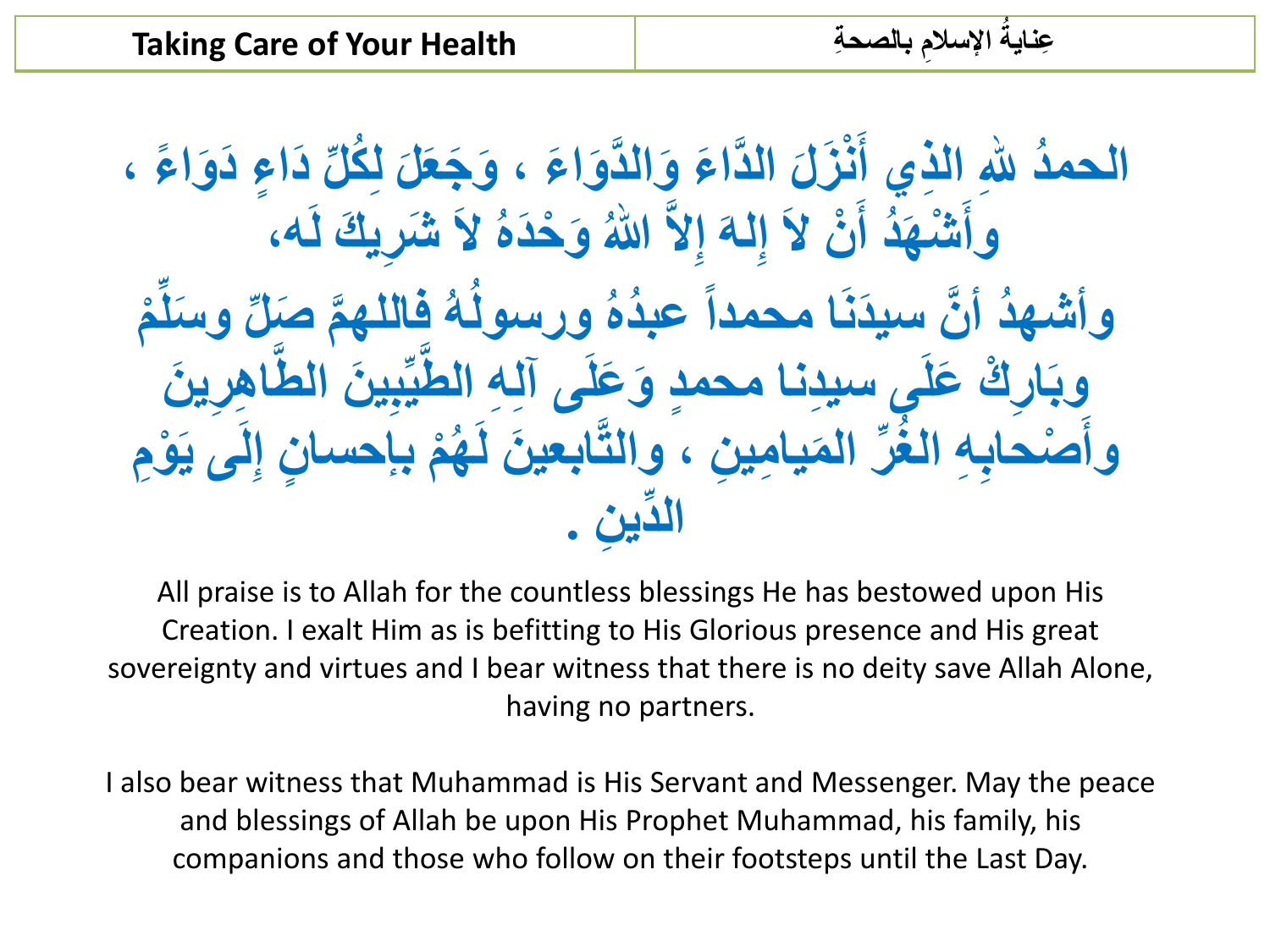# وَآتَاكُم مِّن كُلِّ مَا سَأَلْتُمُوهُ وَإِن تَعُدُّوا نِعْمَتَ اللَّـهِ لَا تُحْصُوهَا إِنَّ الْإِنسَانَ **ْ** )<br>人 **ْ َّ** </sup><br>ا ر<br>و **ُ ْ َ ُ ِّ لَظَٰلُومٌ كَفَّارٌ ُ َّ**

And He gave you much of what you seek; and if you enumerate the favours of Allah, you will never be able to count them; indeed man is very unjust, most ungrateful. (14:34)

### إِنَّ السَّمْعَ وَالْبَصَرَ وَالْفُوَّادَ كُلُّ أَوْلَئِكَ كَانَ عَنْهُ مَسْؤُولاً **ْ ْ ُ ُ ُ ْ ْ ْ** ر<br>ا

indeed the ear, and the eye, and the heart – each of these will be questioned. (17:36)

#### وَلَا تُلْقُوا بِأَيْدِيكُمْ إِلَى التَّهْلُكَةِ وَأَحْسِنُوا إِنَّ اللَّـهَ يُحِبُّ الْمُحْسِنِينَ **ْ ُ ْ َ ْ ُ ْ َ ُّ ـ َّ ُ ْ**

and do not throw yourselves with your own hands into destruction. And do good; indeed, Allah loves the doers of good.

#### إِنَّ أَوَّلَ مَا يُسْأَلُ عَنْهُ يَوْمَ الْقِيَامَةِ ـ يَعْنِى الْعَبْدَـ مِنَ النَّعِيمِ أَنْ يُقَالَ لَهُ: أَلَمْ **ْ َ ْ َ َّ ْ ْ ْ َ ْ** ب<br>∎ **َ** نُصِحَّ لَكَ جِسْمَكَ وَنُرْوِيكَ مِنَ الْمَاءِ الْبَارِدِ **َّ ُ ْ ْ ُ ْ ْ**

"Indeed the first of what will be asked about on the Day of Judgment – meaning the slave (of Allah) being questioned about the favours – is that it will be said to him: 'Did We not make your body, health, and give you of cool water to drink?'" (Tirmidhi)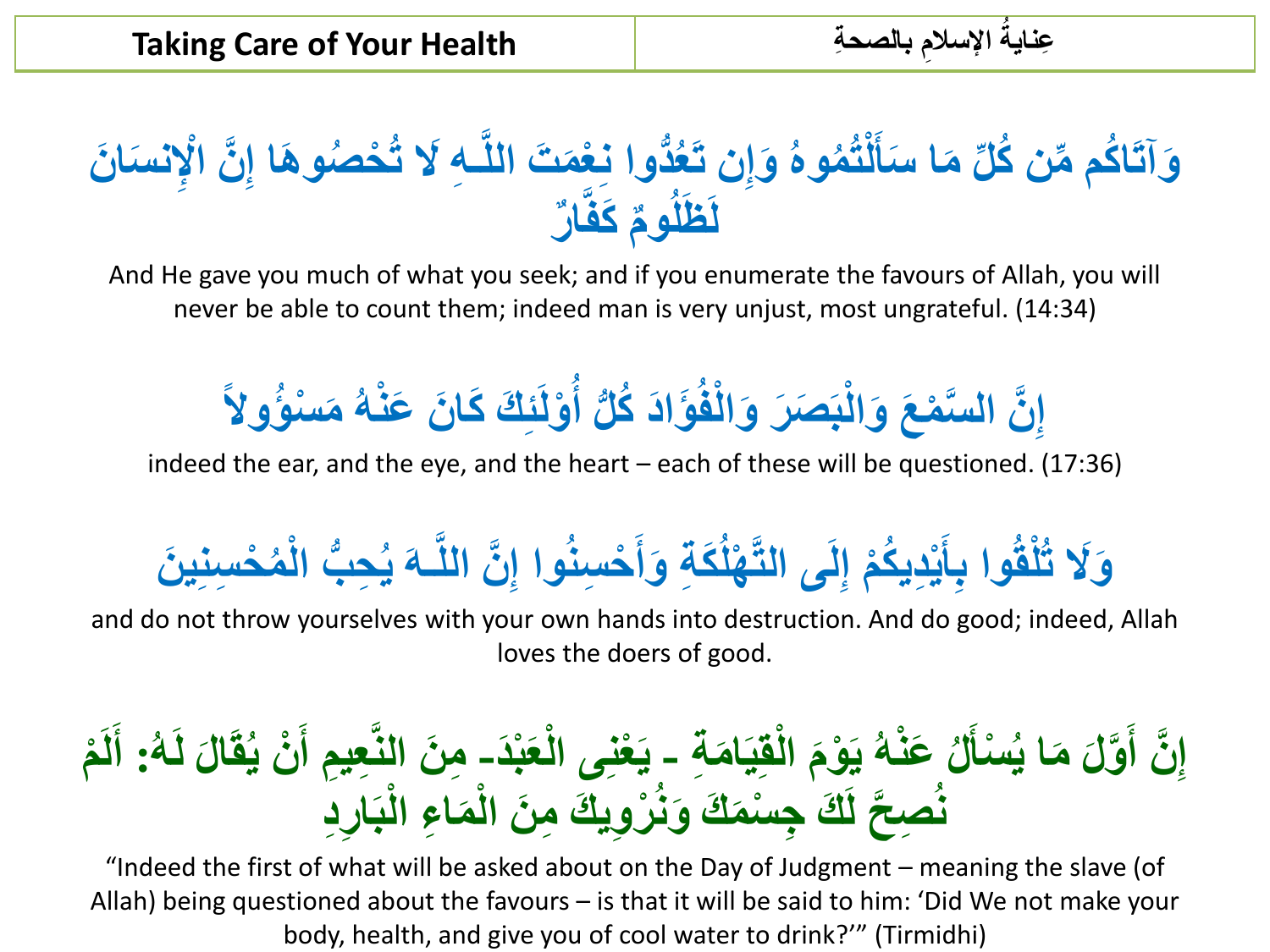وَكُلُوا وَاشْرَبُوا وَلاَ تُسْرِفُوا إِنَّهُ لاَ يُحِبُّ الْمُسْرِفِينَ **ُ ُ ُّ َّ ُ** ر<br>با ابع<br>استقلال

"and eat and drink, but be not excessive. Indeed, He likes not those who commit excess".(7:31)

# **ِ** يَا أَيُّهَا الَّذِينَ آمَنُوا اتَّقُوا النَّهَ وَلْتَنَظُّرْ نَفْسٌ مَّا قَدَّمَتْ لِغَدٍ وَاتَّقُوا النَّهَ إِنَّ النَّهَ خَبِيرٌ **∫ َّ ّ ُ ُ َّ بِمَا تَعْمَلُونَ ُ**

O you who have believed, fear Allah. And let every soul look to what it has put forth for tomorrow - and fear Allah. Indeed, Allah is Acquainted with what you do. (59:18)



'Whoever among you wakes up physically healthy, feeling safe and secure within himself, with food for the day, it is as if he acquired the whole world.' (Ibn Majah)



"Ask Allah for pardon and well-being, for verily, none has been given anything better than well-being.' (Trimidhi)

## قَالَتِ الأَعْرَابُ يَا رَسُولَ اللَّهِ أَلاَ نَتَدَاوَى قَالَ " نَعَمْ يَا عِبَادَ اللَّهِ تَدَاوَوْا فَإِنَّ اللَّهَ يَمْ<br>حَذَبَ اللَّهُ الْمَسْتَمَرِّينَ بِمَنْ يَقِينُونَ اللَّهُ الْمَسْتَمَرَّا وَاللَّهُ الْمَسْتَمِن **َٙٗ قَ َالَ َّحَ َدا َّهللاِ أ س٘ َه ة َٝب َر** ر<br>بار **َّهللاَ ىَ** <u>ٽي</u> **َّ ِ با**<br>ئى **َٗ ْٗا فَ َّهللاِ جَ َدا َعٌْ َٝب ِعجَب َد َّ** يَضَـَعُ دَاءً إِلاَّ وَضَـٰعَ لَهُ شَفِفَاءَ أَوْ قَالَ دَوَاءً إِلاَّ دَاءً ٰوَاحِدًا " . قَالُوا يَا رَسُولَ الثَّهِ **ً ّ َ َّ** ر<br>ا **٘ا َٝب َر بى قَ ُ َه ب ٕ َ٘ قَ ً ب ُ َٗ ٍَ " َٖ َز اى " ْ** ر<br>ا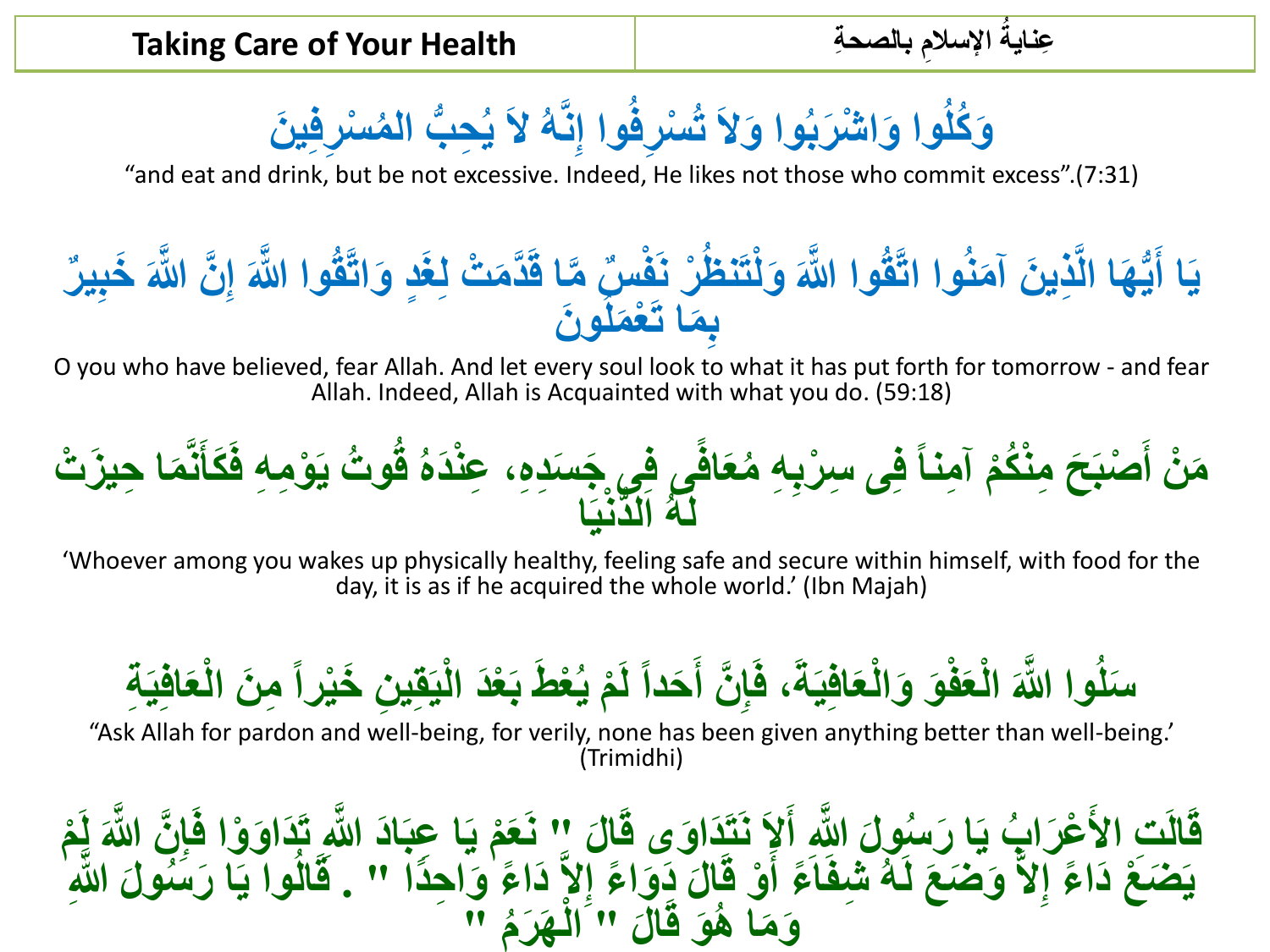

"O my father, hire him. Indeed, the best one you can hire is the strong and the trustworthy." (28:26)



"The stronger believer is better and more beloved to Allah than the weak believer, although both are good. Strive to seek that which will benefit you and do not feel helpless. If something overwhelms you, then say: Qaddarallah, wa ma sha'a fa'al (It is the decree of Allah and what He wills He does). And beware of (saying) 'If only,' for 'If only' opens the door to Satan." (Ibn Majah)

تأمل ـأيها المسلم-: يا من منَّ الله عليك بالصحة في بدنك، تأمل جوارحك وأعضاءك نَّة<br>ا لو أصابها شيء من المرض والألم، إنك عند ذلك ستفقد طعم الراحة واللذة، وستفوتك عبادات عظيمة كنت تقوم بفعلها.لو أصبت في عينيك لحرمت نعمة النظر في المصحف، وقراءة القرآن، ولو أصبت في قدميك أو رجليك؛ لحرمت لذة القيام، وطول القنوت بين يدي الله -عز وجل- في الليل والنهار ،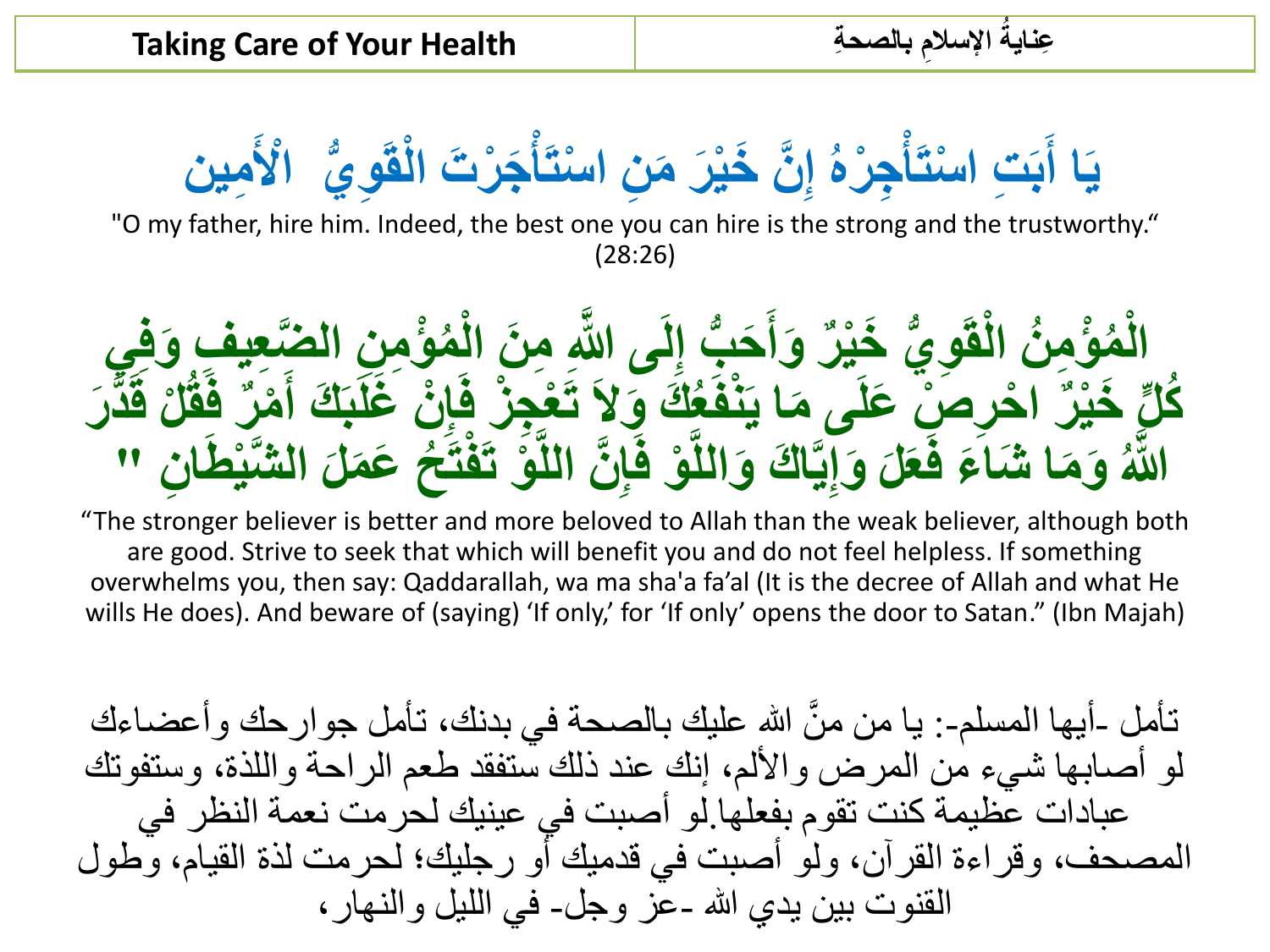| <b>Taking Care of Your Health</b> | بالصحة |
|-----------------------------------|--------|
|-----------------------------------|--------|

- NHS Spending:
- 2002-03: £65.4bn
- 2003-04: £72.1bn
- 2004-05: £79.3bn
- 2005-06: £87.2bn
- 2006-07: £95.9bn
- 2007-08: £105.6bn
- 2013: £110bn

£5.9 Billion – Cancer & Tumours

- £7.8 Billion Heart & Circulation
- 12.16 Billion Mental Health
- 61.9% Adults Obese 28% Children Obese
- £7 Billion Obesity
- £9.8 Billion Diabetes (16.9 Billion in 10 years)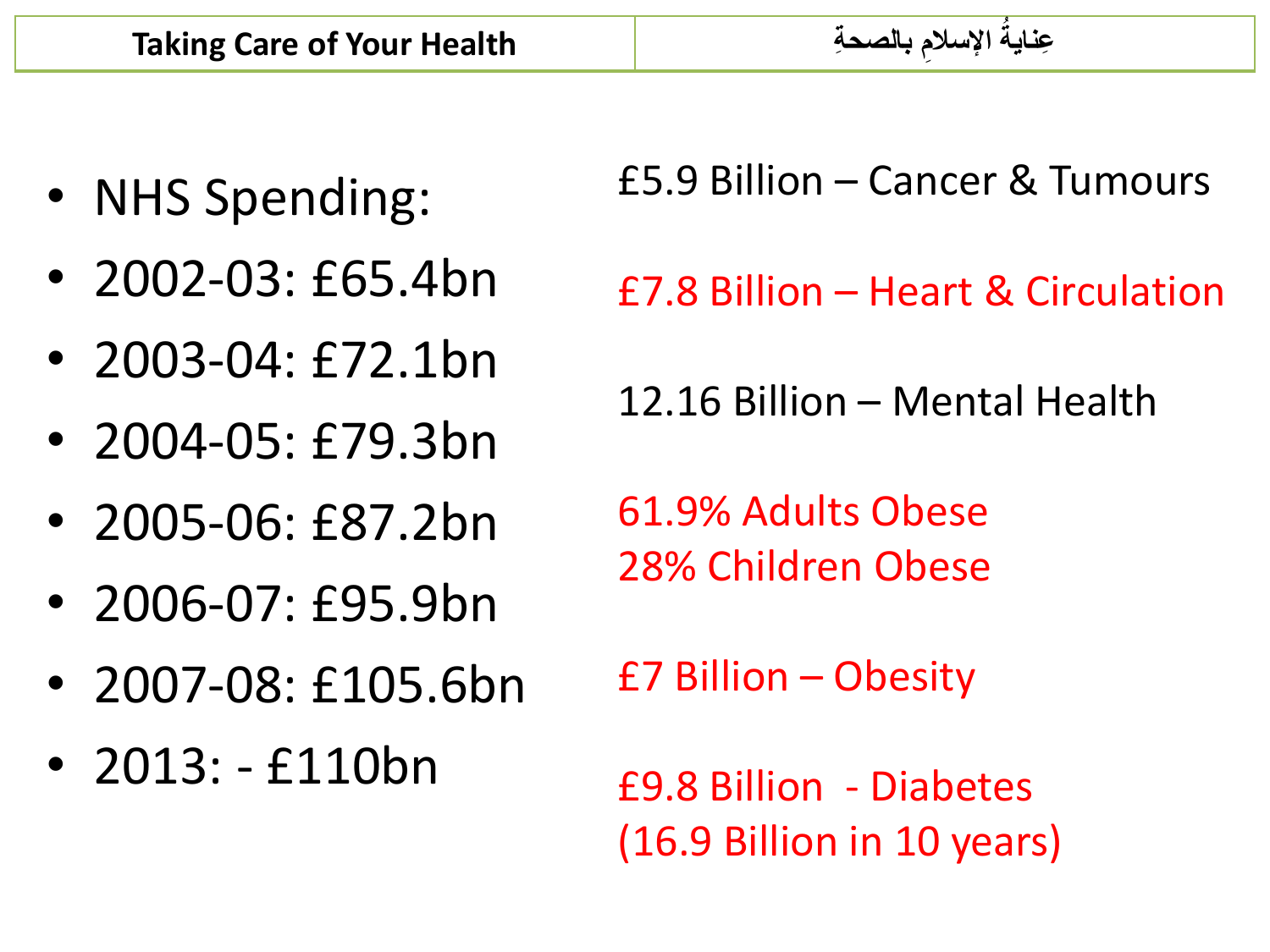- Binge eating and drinking!!!
- Comfort eating and drinking!!!
- Yaarvein Food!!!
- Necessary Eating?
- The Prophet  $\frac{1}{20}$  said: "Ask Allah for forgiveness and health, for after being granted certainty, one is given nothing better than health."
- Yet statistics show that ethnic minorities, in particular South-east Asian men and women, have shockingly higher rates of angina, heart attacks and strokes than the overall general population. Diabetes is also a big issue, particularly amongst Pakistani, Bangladeshi, Indian and Black Caribbean people.
- Our health is an amānah from our Lord, one which will be questioned about on the Day of Judgement. Yet we fail to appreciate the beauty of this blessing and constantly abuse the rights our bodies have over us. It is vital to remember that good health is not limited to our physical well-being, rather it should be viewed holistically, extending beyond the exoteric to encompass our emotional and spiritual health also.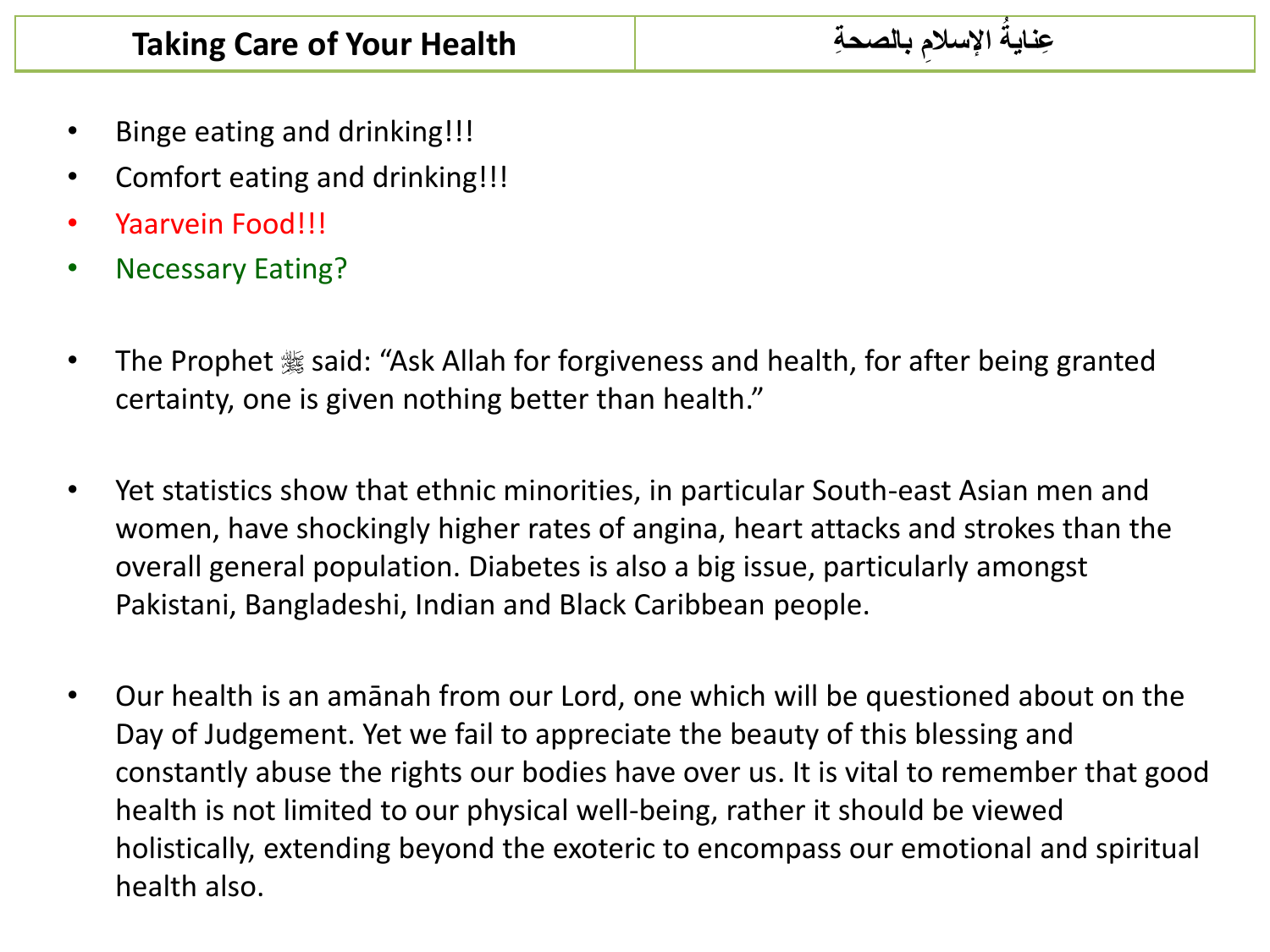- How can one reach their full spiritual maturity in a poor physical and mental condition? The healthier you feel in mind and body, the easier it is for you to grow in iman. Being healthy is Islamic, and Islam is wholesome health.
- As with all aspects of life, Islam teaches us that moderation is key to a healthy diet of fruits, vegetables and odd meats.
- The Prophet  $\frac{1}{200}$  encouraged physical activity and used to frequently walk himself at a quick pace, he would race, wrestle, practise archery and horse-riding amongst other activities.